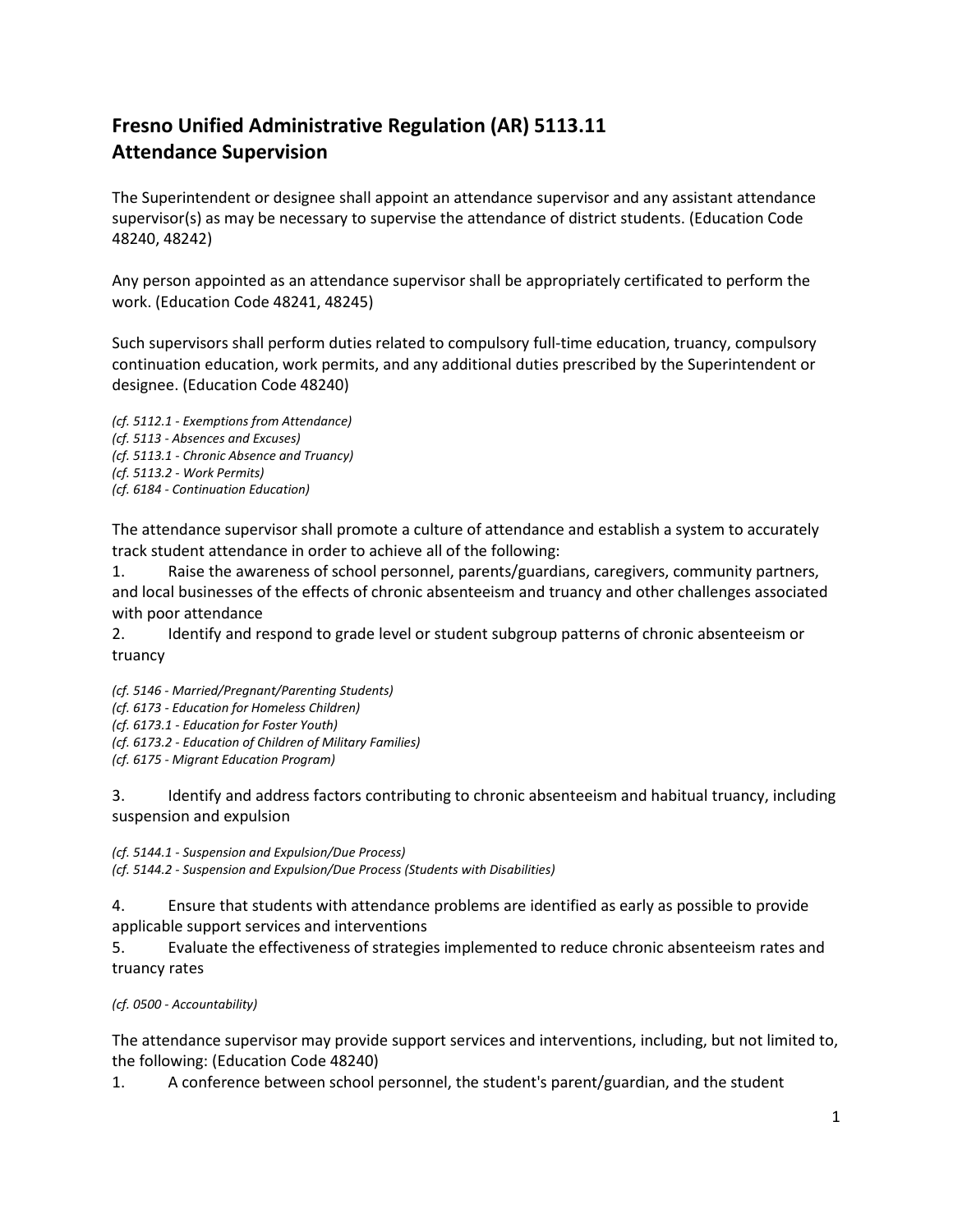2. Promotion of cocurricular and extracurricular activities that increase student connectedness to school, such as tutoring, mentoring, the arts, service learning, or athletics

*(cf. 6142.4 - Service Learning/Community Service Classes) (cf. 6142.6 - Visual and Performing Arts) (cf. 6145 - Extracurricular and Cocurricular Activities) (cf. 6145.2 - Athletic Competition)*

3. Recognition of students who achieve excellent attendance or demonstrate significant improvement in attendance

*(cf. 5126 - Awards for Achievement)*

4. Referral of the student to a school nurse, school counselor, school psychologist, school social worker, and other student support personnel for case management and counseling

*(cf. 5141.6 - School Health Services) (cf. 6164.2 - Guidance/Counseling Services)*

5. Collaboration with child welfare services, law enforcement, courts, public health care agencies, government agencies, or medical, mental health, and oral health care providers to receive necessary services

*(cf. 1400 - Relations Between Other Governmental Agencies and the Schools)*

6. Collaboration with school study teams, guidance teams, school attendance review teams, or other intervention-related teams to assess the attendance or behavior problem in partnership with the student and the student's parents/guardians or caregivers

*(cf. 6164.5 - Student Success Teams)*

7. In schools with significantly higher rates of chronic absenteeism, identification of barriers to attendance that may require schoolwide strategies rather than case management

8. Referral of the student for a comprehensive psychosocial or psychoeducational assessment, including for purposes of creating an individualized education program for a student with disabilities or creating a plan pursuant to Section 504 of the federal Rehabilitation Act of 1973

*(cf. 6159 - Individualized Education Program) (cf. 6164.6 - Identification and Education Under Section 504)*

9. Referral of the student to a school attendance review board (SARB) established pursuant to Education Code 48321 or to the probation department pursuant to Education Code 48263

*(cf. 5113.12 - District School Attendance Review Board)*

Upon receiving any complaint that a parent/guardian or other person having control or charge of a student has violated Education Code 48200-48341, the state compulsory education laws, the attendance supervisor shall investigate the matter and, if a violation is found, shall recommend referral to a SARB. If the district is subsequently notified by the SARB that the parent/guardian continually and willfully has failed to respond to directives of the SARB or the services provided, the attendance supervisor shall refer the matter for possible prosecution in court in accordance with Education Code 48291-48292, as